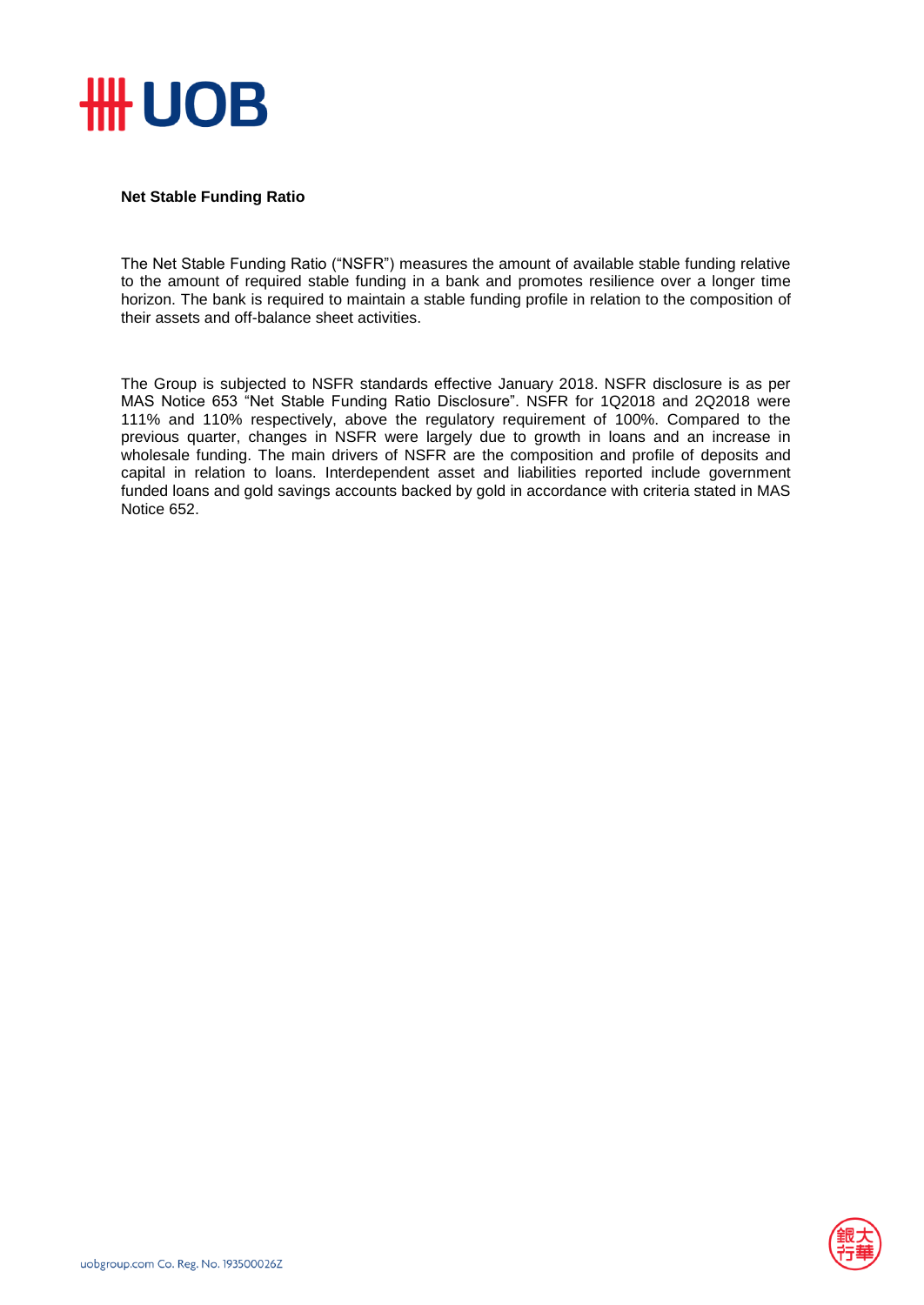## **HH UOB**

**Group NSFR for 2Q2018**

| (In SGD'm)      |                                                                            | Unweighted value by residual maturity |           |                   |             | Weighted |  |  |  |  |
|-----------------|----------------------------------------------------------------------------|---------------------------------------|-----------|-------------------|-------------|----------|--|--|--|--|
|                 |                                                                            | No maturity                           | <6 months | 6 months to $\lt$ | $\geq 1$ yr | value    |  |  |  |  |
| 1 yr            |                                                                            |                                       |           |                   |             |          |  |  |  |  |
| <b>ASF Item</b> |                                                                            |                                       |           |                   |             |          |  |  |  |  |
| $\mathbf{1}$    | Capital:                                                                   | 35,179                                | 850       |                   | 7,059       | 43,087   |  |  |  |  |
| $\overline{2}$  | Regulatory capital                                                         | 35,179                                | 850       |                   | 6,375       | 42,404   |  |  |  |  |
| 3               | Other capital instruments<br>Retail deposits and deposits from small       |                                       |           |                   | 683         | 683      |  |  |  |  |
| 4               | business customers:                                                        | 78,742                                | 42,273    | 6,921             | 2,060       | 118,385  |  |  |  |  |
| 5               | Stable deposits                                                            | 16,293                                | 6,404     | 171               | 371         | 22,096   |  |  |  |  |
| 6               | Less stable deposits                                                       | 62,449                                | 35,869    | 6,749             | 1,689       | 96,290   |  |  |  |  |
| $\overline{7}$  | Wholesale funding:                                                         | 52,819                                | 126,497   | 8,323             | 10,500      | 62,708   |  |  |  |  |
| 8               | Operational deposits                                                       | 14,516                                |           |                   |             | 7,258    |  |  |  |  |
| 9               | Other wholesale funding                                                    | 38,303                                | 126,497   | 8,323             | 10,500      | 55,450   |  |  |  |  |
| 10              | Liabilities with matching interdependent assets                            |                                       | 271       | 53                | 391         |          |  |  |  |  |
| 11              | Other liabilities:                                                         | 5,395                                 |           | 4,734             |             | 528      |  |  |  |  |
| 12              | <b>NSFR</b> derivative liabilities                                         |                                       | 4,307     |                   |             |          |  |  |  |  |
|                 | All other liabilities and equity not included in                           |                                       |           |                   |             |          |  |  |  |  |
| 13              | the above categories                                                       | 5,395                                 | 21        | 104               | 302         | 528      |  |  |  |  |
| 14              | <b>Total ASF</b>                                                           |                                       |           |                   |             | 224,709  |  |  |  |  |
| <b>RSF Item</b> |                                                                            |                                       |           |                   |             |          |  |  |  |  |
| 15              | Total NSFR high-quality liquid assets (HQLA)                               |                                       |           |                   |             | 3,576    |  |  |  |  |
| 16              | Deposits held at other financial institutions for                          |                                       |           |                   |             |          |  |  |  |  |
| 17              | operational purposes<br>Performing loans and securities:                   | 15,368                                | 136,434   | 18,294            | 150,878     | 184,705  |  |  |  |  |
|                 | Performing loans to financial institutions                                 |                                       |           |                   |             |          |  |  |  |  |
| 18              | secured by Level 1 HQLA                                                    |                                       | 6,711     | 178               |             | 760      |  |  |  |  |
|                 | Performing loans to financial institutions                                 |                                       |           |                   |             |          |  |  |  |  |
| 19              | secured by non-Level 1 HQLAand unsecured                                   | 5,317                                 | 41,951    | 3,691             | 5,380       | 17,368   |  |  |  |  |
|                 | performing loans to financial institutions                                 |                                       |           |                   |             |          |  |  |  |  |
|                 | Performing loans to non-financial corporate                                |                                       |           |                   |             |          |  |  |  |  |
|                 | clients, loans to retail and small business                                |                                       |           |                   |             |          |  |  |  |  |
| 20              | customers, and loans to sovereigns, central                                | 8,526                                 | 77,252    | 11,828            | 79,445      | 111,146  |  |  |  |  |
|                 | banks and PSEs, of which:                                                  |                                       |           |                   |             |          |  |  |  |  |
|                 | With a risk weight of less than or equal to                                |                                       |           |                   |             |          |  |  |  |  |
| 21              | 35% under MAS Notice 637's standardised                                    |                                       | 39        | 38                | 5,905       | 3,877    |  |  |  |  |
| 22              | approach to credit risk<br>Performing residential mortgages, of which:     |                                       | 1,393     | 1,382             | 63,798      | 47,047   |  |  |  |  |
|                 | With a risk weight of less than or equal to                                |                                       |           |                   |             |          |  |  |  |  |
| 23              | 35% under MAS Notice 637's standardised                                    |                                       | 1,195     | 1,187             | 50,536      | 35,568   |  |  |  |  |
|                 | approach to credit risk                                                    |                                       |           |                   |             |          |  |  |  |  |
|                 | Securities that are not in default and do not                              |                                       |           |                   |             |          |  |  |  |  |
| 24              | qualify as HQLA, including exchange-traded<br>equities                     | 1,525                                 | 9,128     | 1,216             | 2,254       | 8,384    |  |  |  |  |
| 25              | Assets with matching interdependent liabilities                            |                                       | 271       | 53                | 391         |          |  |  |  |  |
| 26              | Other assets:                                                              | 13,961                                |           | 11,075            |             | 15,345   |  |  |  |  |
| 27              | Physical trade commodities, including gold                                 | 595                                   |           |                   |             | 506      |  |  |  |  |
|                 | Assets posted as initial margin for derivative                             |                                       |           |                   |             |          |  |  |  |  |
| 28              | contracts and contributions to default funds of                            |                                       |           | 197               |             | 167      |  |  |  |  |
|                 | <b>CCPs</b>                                                                |                                       |           |                   |             |          |  |  |  |  |
| 29              | <b>NSFR</b> derivative assets                                              |                                       |           | 5,576             |             | 1,270    |  |  |  |  |
| 30              | NSFR derivative liabilities before deduction of<br>variation margin posted |                                       |           | 5,265             |             |          |  |  |  |  |
|                 | All other assets not included in the above                                 |                                       |           |                   |             |          |  |  |  |  |
| 31              | categories                                                                 | 13,366                                | 36        |                   |             | 13,402   |  |  |  |  |
| 32              | Off-balance sheet items                                                    |                                       |           | 162,478           |             | 1,465    |  |  |  |  |
| 33              | <b>Total RSF</b>                                                           |                                       |           |                   |             | 205,090  |  |  |  |  |
| 34              | Net Stable Funding Ratio (%)                                               |                                       |           |                   |             | 110      |  |  |  |  |